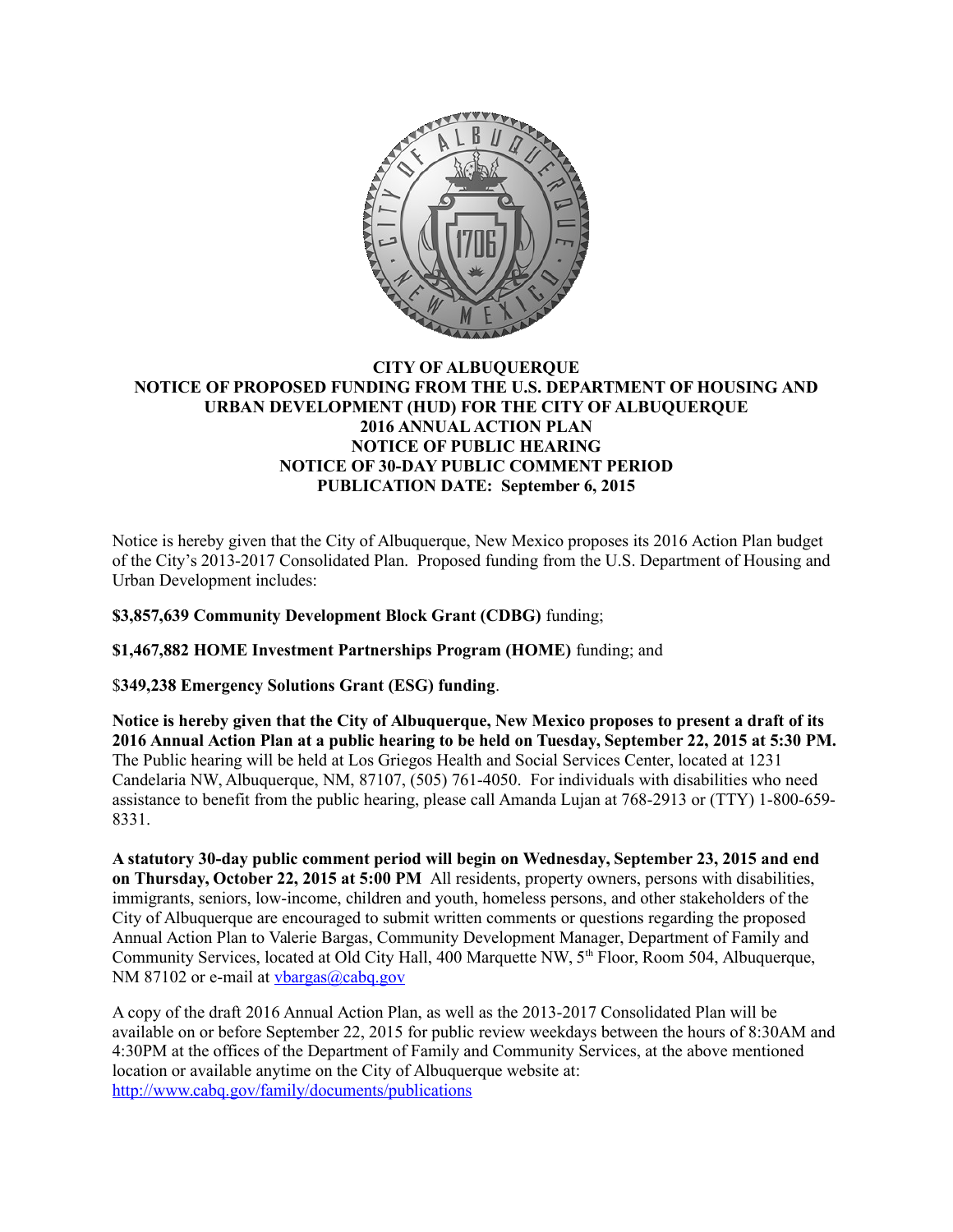A reasonable number of free copies are available at City offices located above, upon request. In addition, the draft 2016 Action Plan can be provided in alternative formats (i.e. Braille/large print, audio tape) for the disabled and may also be translated into Spanish for limited-English-proficient (LEP) Spanish speaking persons, upon request.

Funding is proposed for the following projects:

### COA Administration- Administration Funding: CDBG \$771,528 HOME \$158,822 ESG \$26,193

Funding to support the implementation of the City's 2016 Action plan, such as salaries and wages.

### Community Development Housing Development Organizations (CHDO's) Operating – Operating Funding: HOME \$79,410

Funds for two (CHDO's) to assist with operating costs incurred implementing their housing activities. The two CHDO's receiving operating funds are: 1. Sawmill Community Land Trust \$39,705; 2. Greater Albuquerque Housing Partnership \$39, 705.

### Homeless Intervention- Funding: ESG \$319,045 General Fund \$5,010,420

Projects under this category work to increase affordable housing opportunities and increase services for "at-risk" populations by providing emergency shelter services, transitional housing opportunities and permanent supportive housing opportunities to populations experiencing homelessness.

### Public Facilities – Funding CDBG \$685,744 Program Income \$ 34,500

Funds for Public Facility improvements, the organization(s) that will utilize these funds will be selected through an RFP process.

### Homeowner Rehabilitation - Housing Funding: CDBG \$911,971 Program Income \$40,250

Funds for the Office of Neighborhood Revitalization (ONR) to implement the City's Homeowner Rehabilitation Program. These funds will be used to increase sustainable housing opportunities to low and moderate income homeowners within the City of Albuquerque.

### Emergency Minor Home Repair – Housing Funding: CDBG \$466,100 Program Income \$33,900

Funds to increase sustainable housing for low to moderate income households by providing emergency minor home repairs to homeowners within City of Albuquerque limits. The organization(s) that will utilize these funds will be selected through an RFP process.

### Retrofit – Housing Funding: CDBG \$193,650 Program Income \$6,350

Funds for the Department of Senior Affairs to provide handicap accessibility modifications for low to moderate income seniors and persons with disabilities.

Rental Acquisition /Rehabilitation – Housing Funding: HOME \$24,970 Program Income \$200,000 General Fund \$ 419,206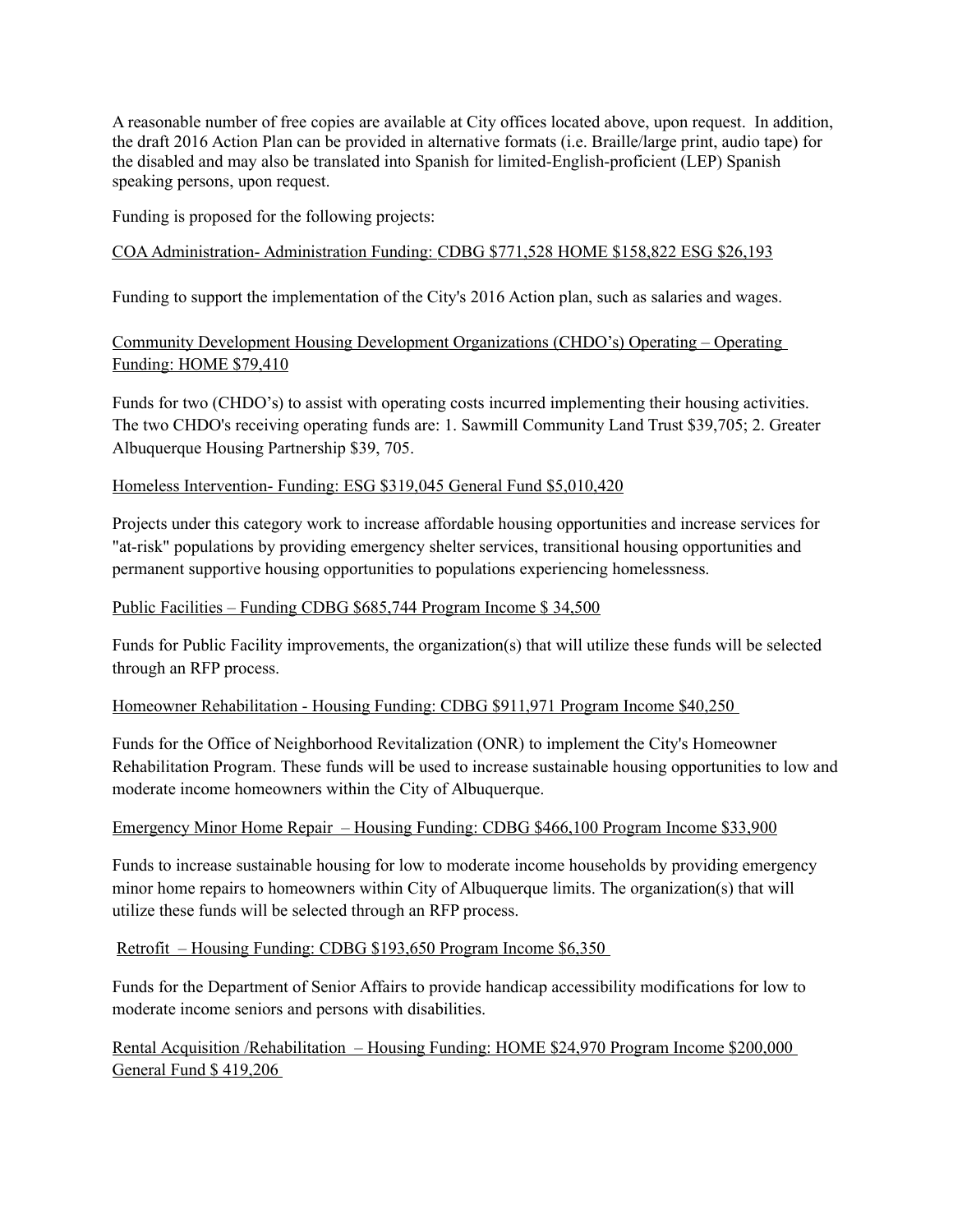Funds to acquire and rehab rental properties, the organization(s) that will utilize these funds will be selected through an RFQ process.

# Affordable Housing Development- Housing Funding: HOME \$715,015 WFHTF \$ 1,067,380

Funds to develop affordable housing units for low to moderate income households, the organization(s) that will utilize these funds will be selected through an RFQ process.

## TBRA- Housing Funding: Home \$610,000 General Fund \$50,400

Funds for 3 Tenant Based Rental Assistance Projects serving specific high priority populations. The three organizations receiving funding are: Supportive Housing Coalition of NM- \$250,700, St. Martins - \$159,000 and Albuquerque Housing Authority - \$250,700.

## Individual Development Accounts (IDA) - Economic Development Funding: CDBG \$250,000

Funds for Women's Economic Self Sufficiency Team (WESST) to set up IDA's. WESST will match resident contributions 8 to 1. IDA monies can be used by City residents to fund small business start-up activities, to obtain additional education/job training, or can be used as down payment on a home.

### Low Income Dental - Public Service Funding: CDBG \$193,650 General Fund \$47,280

Funds for Community Dental to provide comprehensive dental services to medically indigent persons residing within the City of Albuquerque.

### Homeless Dental - Public Service Funding: CDBG \$62,000 General Fund \$67,400

Funds for Albuquerque Healthcare for the Homeless to provide a full range of dental services to medically indigent, low and moderate income persons in the City of Albuquerque who are experiencing homelessness.

## Emergency Motel Vouchers - Public Service Funding: CDBG \$10,000 General Fund \$19,380

Funds to provide support for the Albuquerque Healthcare for the Homeless Motel Voucher Program. This service provides short-term housing in motels for homeless individuals or families who are unable to stay in a traditional shelter due to medical or mental health problems.

## Emergency Motel Vouchers - Public Service Funding: General Fund \$36,800 ESG \$4,000

Funds to provide support to St. Martins for the Homeless Motel Voucher Program. This service provides short-term housing in motels for homeless individuals or families who are unable to stay in a traditional shelter due to medical or mental health problems.

## Senior Meals - Public Service Funding: CDBG \$125,000

Funds for the Department of Senior Affairs to assist with the program costs to provide congregate meals to 1700 unduplicated low income seniors located in census tracts where incomes are 51% AMI or below.

### Eviction Prevention - Public Services Funding: CDBG \$109,400